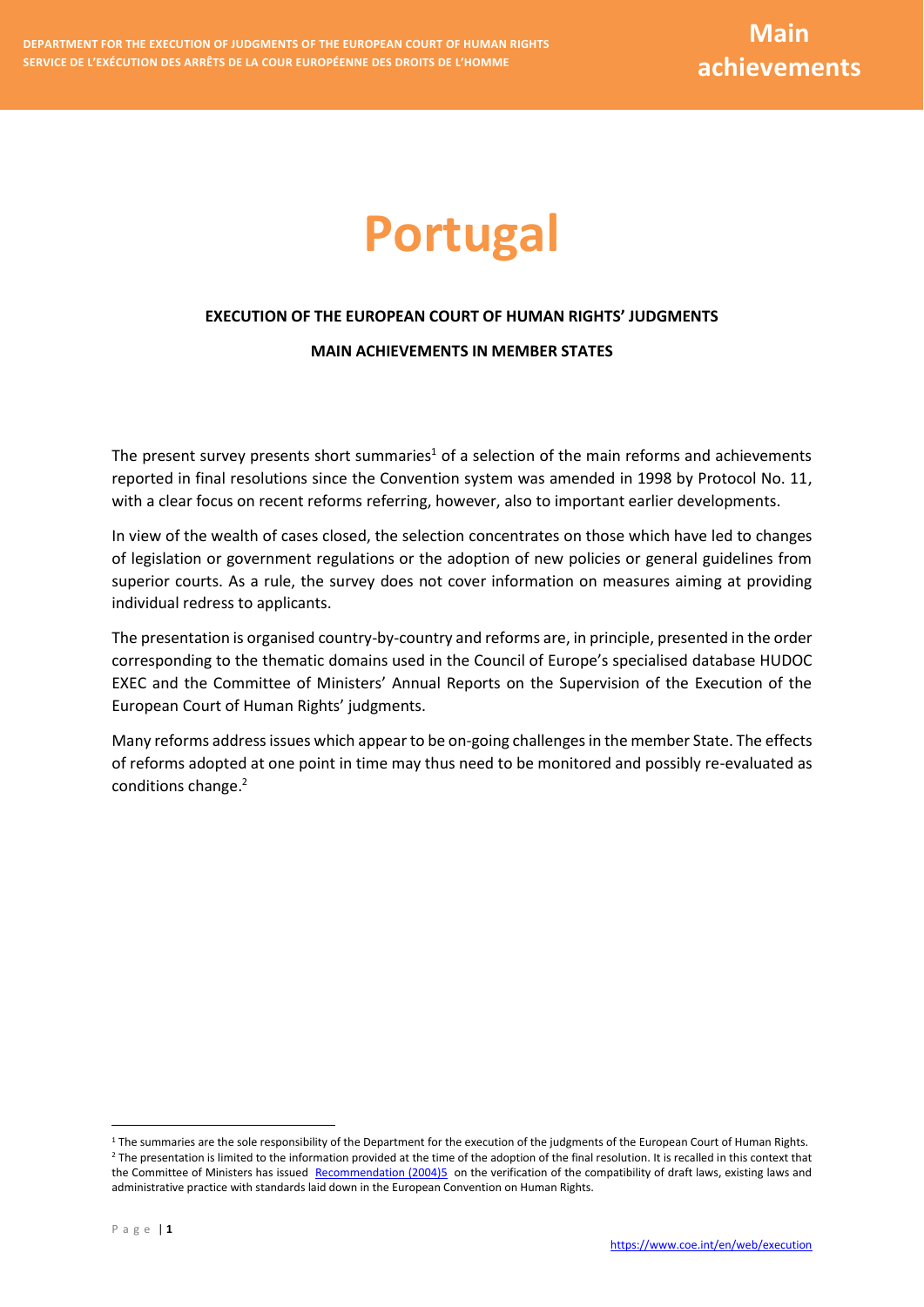# **Main achievements**

#### **Right to liberty and security**

As concerns confinement in a prison's psychiatric clinic, measures were taken in 2004 and 2007 to improve forensic examinations with a view to speeding up the judicial review of detention.

#### *Functioning of justice*

# *Fairness of proceedings*

Reciprocal notification of the actions undertaken by the plaintiff and/or the Attorney-General's Department was ensured by an amendment of the Civil Procedure Code in 1996.

As from 2007, the annotations ("*despacho de sustentação*") made by the first instance judge and sent to the court of appeal had to be communicated also to the parties.

An upper limit on the sums that could be charged as court fees was introduced in the Court Fees Code of 2008.

In criminal investigations, in order to ensure that the use of undercover agents does not unduly interfere with the right to a fair trial, the requirement of a court's approval to be given within five days of the application and for a specific period was introduced in 1996.

# *Remedies for excessive length of proceedings*

The 1988 Code of criminal procedure introduced an autonomous remedy to accelerate the procedure. When the time-limits set by the law for the duration of each phase of the proceedings have expired, the Public Prosecutor, the accused, or the parties claiming damages may request expedition to be decided either by the General Prosecutor, if the case is under the direction of the Public Prosecutor, or by the Superior Council of the Judiciary if the case was brought before a court or a judge.

In 1992, the court system was reorganised, and the total number of courts and judges increased.

Subsequently, further major legislative measures lead to encouraging results with regard to criminal proceedings, as well as to first instance civil *ex parte* proceedings and civil proceedings, in general, before the higher courts.

The effectiveness of a compensatory remedy developed by court practice was recognised by the European Court in its case-law.

Administrative justice was enhanced by the creation of a higher administrative and fiscal tribunal in 1996 as well as changes to the administrative procedure.

*Magalhães Pereira No. 2 (15996/02)* **[Final Resolution](http://hudoc.exec.coe.int/eng?i=001-92278)  [CM/ResDH\(2009\)53](http://hudoc.exec.coe.int/eng?i=001-92278)**

*Lobo Machado (15764/89)* **[Final Resolution](http://hudoc.echr.coe.int/eng?i=001-55739)  [CM/ResDH\(97\)221](http://hudoc.echr.coe.int/eng?i=001-55739)**

*Ferreira Alves No.4 (41870/05)* **[Final Resolution](http://hudoc.echr.coe.int/eng?i=001-109720)  [CM/ResDH\(2012\)45](http://hudoc.echr.coe.int/eng?i=001-109720)**

*Perdigao (24768/06)* **[Final Resolution](http://hudoc.exec.coe.int/eng?i=001-108152)  [CM/ResDH\(2011\)243](http://hudoc.exec.coe.int/eng?i=001-108152)**

*Teixeira de Castro (25829/94)* **[Final resolution](http://hudoc.echr.coe.int/eng?i=001-55923)  [CM/ResDH\(2001\)12](http://hudoc.echr.coe.int/eng?i=001-55923)**

*Moreira de Azevedo (11296/84)* **[Final Resolution](http://hudoc.echr.coe.int/eng?i=001-55523)  [CM/ResDH\(92\)10](http://hudoc.echr.coe.int/eng?i=001-55523)**

*Gama Cidrais (18024/91)* **[Final Resolution](http://hudoc.echr.coe.int/eng?i=001-49406)  [CM/ResDH\(94\)71](http://hudoc.echr.coe.int/eng?i=001-49406)**

*Oliveira Modesto and Others (34422/97+)* **[Final Resolution](http://hudoc.echr.coe.int/eng?i=001-164148)  [CM/ResDH\(2016\)149](http://hudoc.echr.coe.int/eng?i=001-164148)**

*Martins Castro et Alves Correia de Castro group (33729/06)*

**[Final Resolution](http://hudoc.echr.coe.int/eng?i=001-163123)  [CM/ResDH\(2016\)99](http://hudoc.echr.coe.int/eng?i=001-163123)**

*J.M.C.S. (21599/93)* **[Final Resolution](http://hudoc.echr.coe.int/eng?i=001-50007)  [CM/ResDH\(99\)117](http://hudoc.echr.coe.int/eng?i=001-50007)**